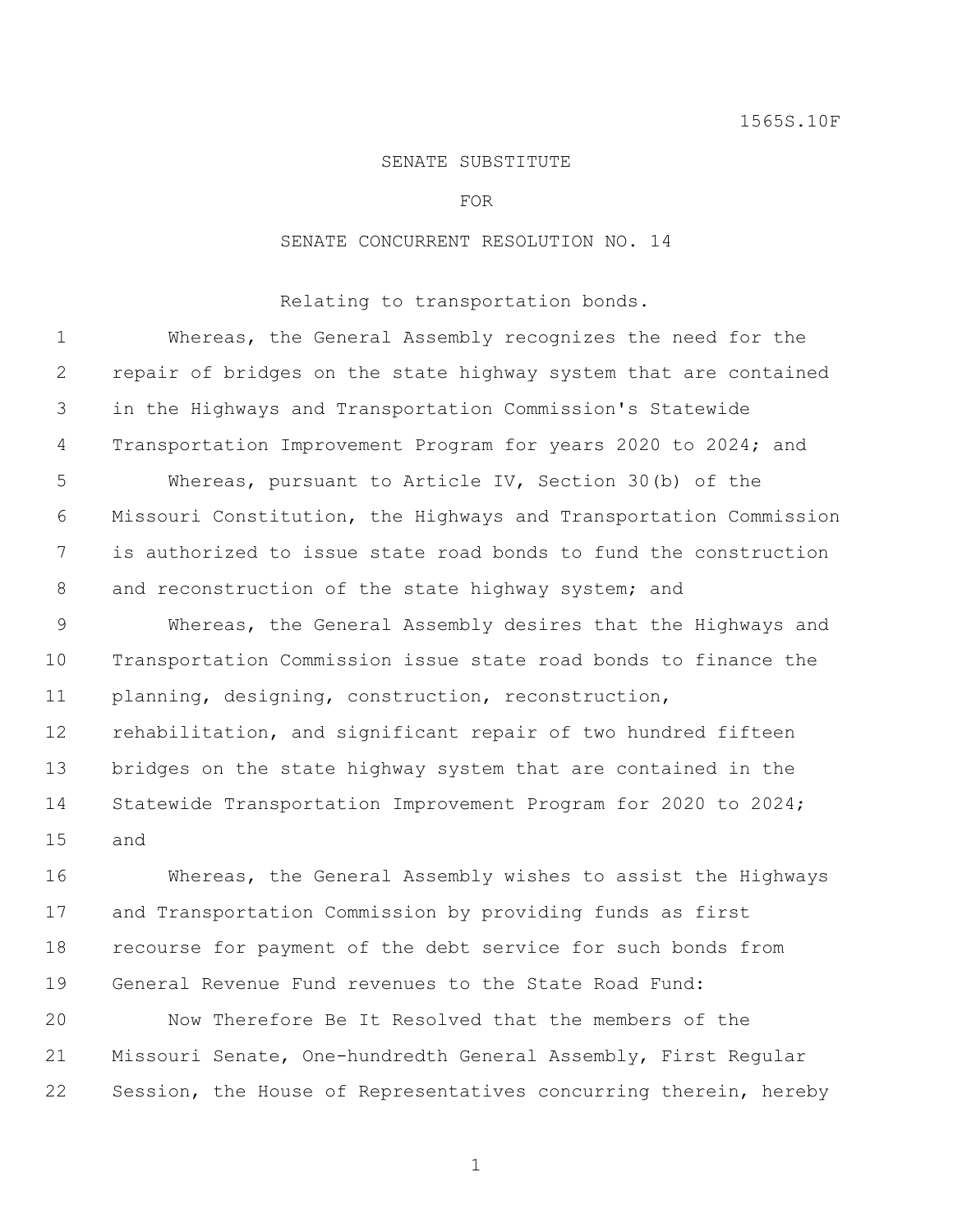support the following:

 1. The planning, designing, construction, reconstruction, rehabilitation, and significant repair of two hundred fifteen bridges on the state highway system as selected by the Highways and Transportation Commission and included in the Commission's latest approved Statewide Transportation Improvement Program for years 2020 to 2024;

 2. The total estimated project costs for two hundred fifteen bridges, not to exceed three hundred one million dollars; and

 3. The issuance of Highways and Transportation Commission state road bonds in an amount sufficient to pay such project 13 costs, plus costs of issuance, with such bonds to be payable over a term not to exceed seven years and such term of payment to 15 begin no earlier than July 1, 2020; and

 Be It Further Resolved that the members of the General Assembly support the following:

 1. That the debt service for such state road bonds issued by the Highways and Transportation Commission shall be payable from future appropriations to be made by the General Assembly of General Revenue Fund revenues to the State Road Fund; and

 2. Pursuant to Article IV, Section 28 of the Missouri Constitution, this resolution shall not bind future General Assemblies to make any appropriation for this purpose, although it is the present intent of the General Assembly that during each of the fiscal years of the state in which the term of such state road bonds remain outstanding, General Revenue Fund revenues be appropriated to the State Road Fund in an amount sufficient to